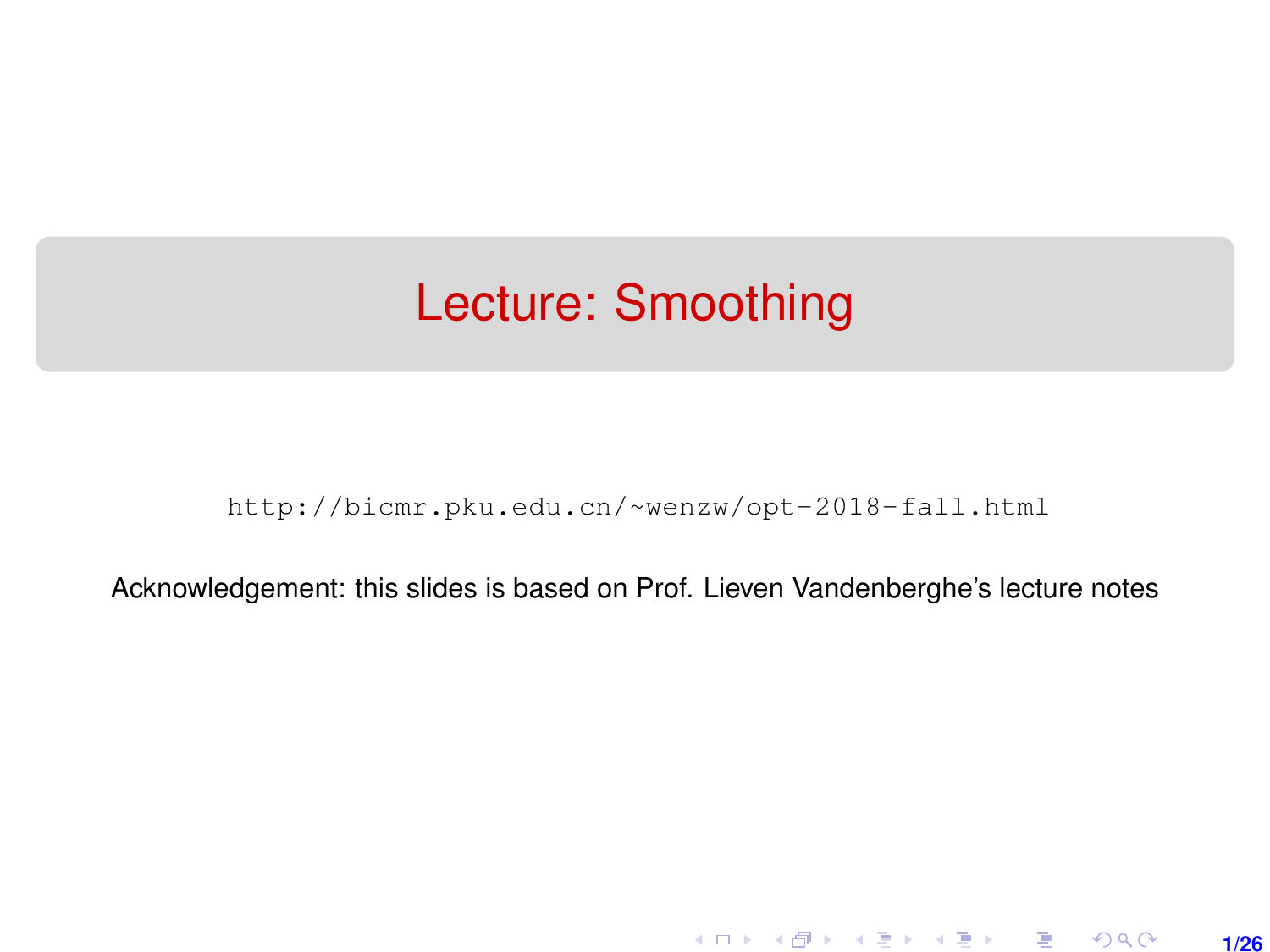- **•** introduction
- smoothing via conjugate

**2/26**

K ロ ▶ K @ ▶ K 할 > K 할 > 1 할 > 1 이익어

examples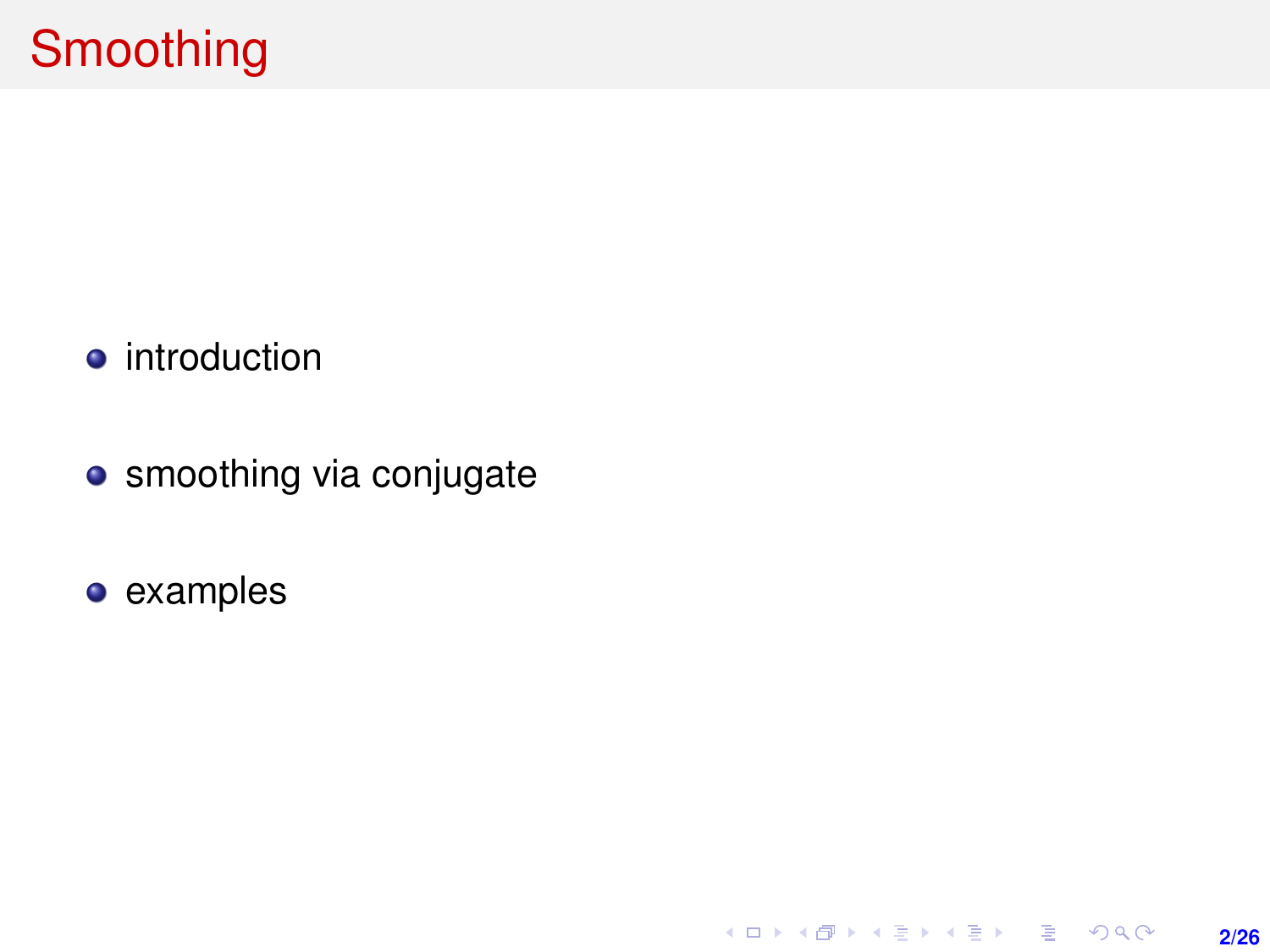# First-order convex optimization methods

complexity of finding  $\epsilon$ -suboptimal point of  $f(x)$ 

subgradient method: *f* nondifferentiable with Lipschitz constant *G*

 $O((G/\epsilon)^2)$  iterations

**•** proximal gradient method:  $f = g + h$ , where h is a 'simple' nondifferentiable function, *g* is differentiable with *L*−Lipschitz continuous gratient

 $O(L/\epsilon)$  iterations

• fast proximal gradient methods

 $O(\sqrt{L/\epsilon})$  iterations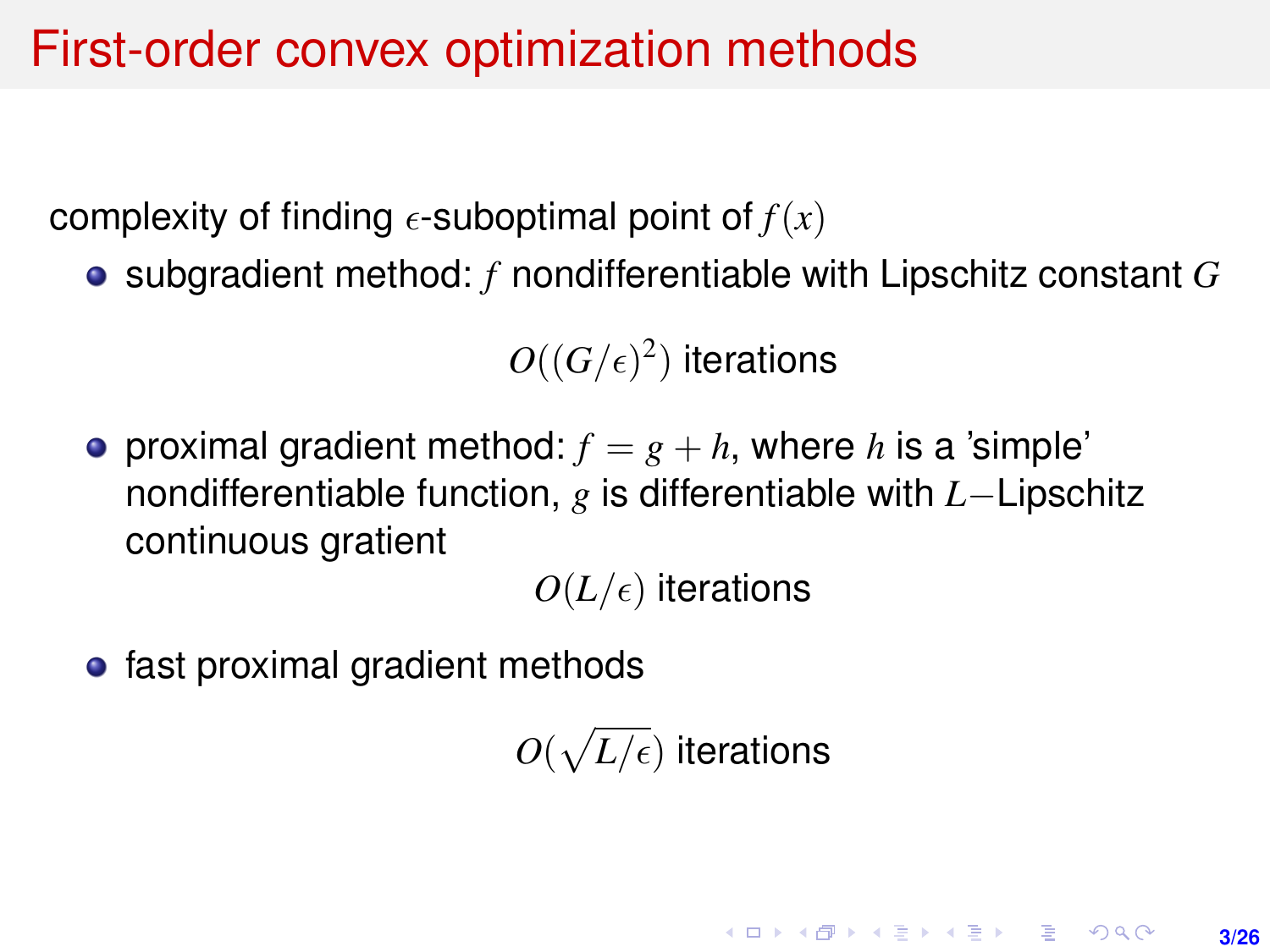# Non-differentiable optimization by smoothing

for nondifferentiable *f* that cannot be handled by proximal gradient method

- replace *f* with differentiable approximation  $f<sub>u</sub>$  (parametrized by  $\mu$ )
- $\bullet$  minimize  $f_\mu$  by (fast) gradient method

**Complexity:** #iterations for (fast) gradient method depends on  $L_u/\epsilon_u$ 

- $\bullet$  *L*<sub>u</sub> is Lipschitz constant of  $\nabla f_u$
- $\bullet$   $\epsilon_{\mu}$  is accuracy with which the smooth problem is solved

**trade-off** in amount of smoothing (choice of  $\mu$ )

- Large  $L$ <sub>µ</sub> (less smoothing) gives more accurate approximation
- Small *L*<sub>u</sub> (more smoothing) gives faster convergence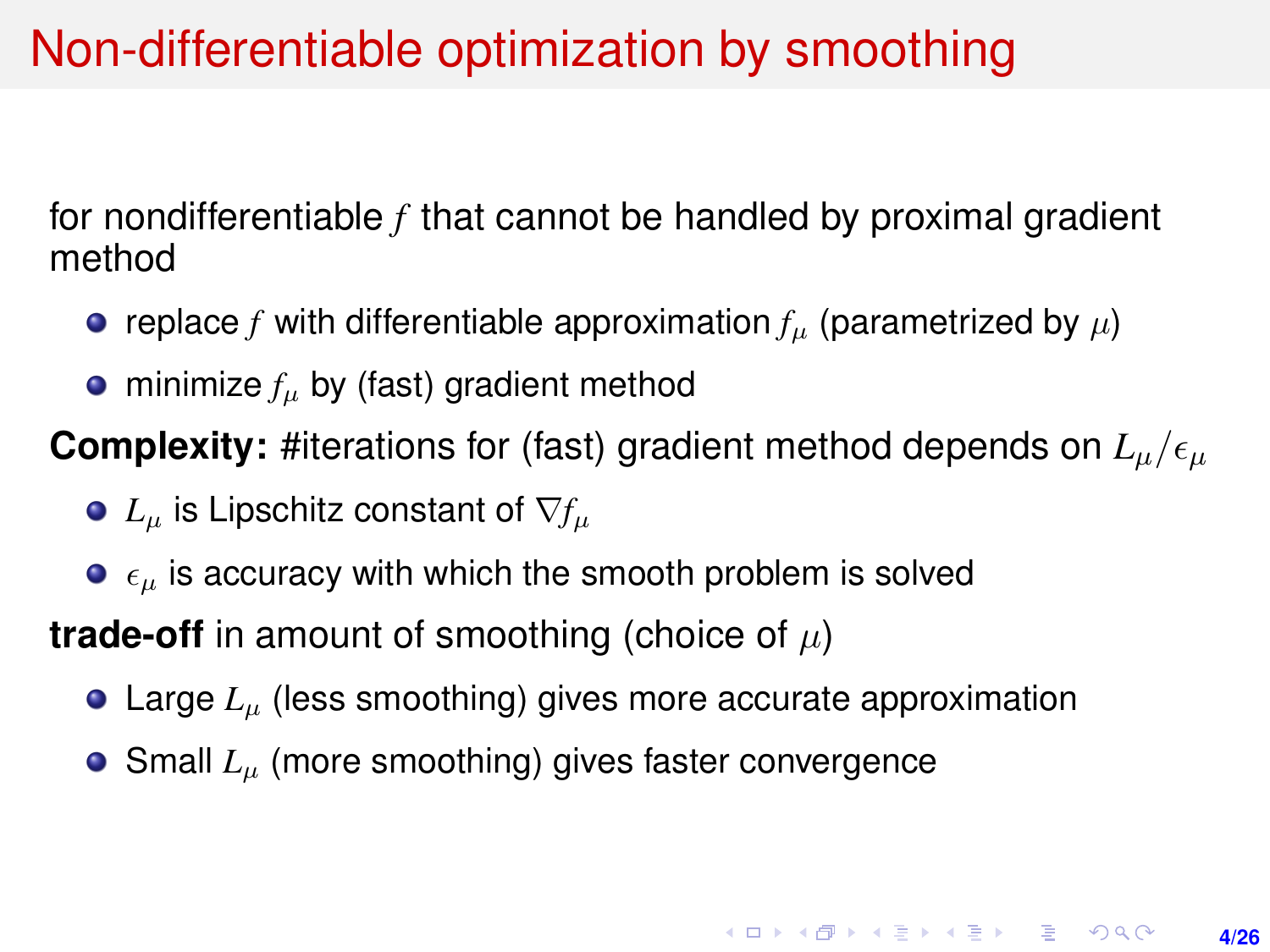### Example: Huber penalty as smoothed absolute value

$$
\phi_{\mu}(z) = \begin{cases} z^2/2(\mu) & |z| \leq \mu \\ |z| - \mu/2 & |z| \geq \mu \end{cases}
$$

 $\mu$  controls accuracy and smoothness

• accuracy

$$
|z|-\frac{\mu}{2}\leq \phi_\mu(z)\leq |z|
$$

**•** smoothness

$$
\phi''_{\mu}(z) \leq \frac{1}{\mu}
$$

**KORKARK (EXIST) E MOOR 5/26**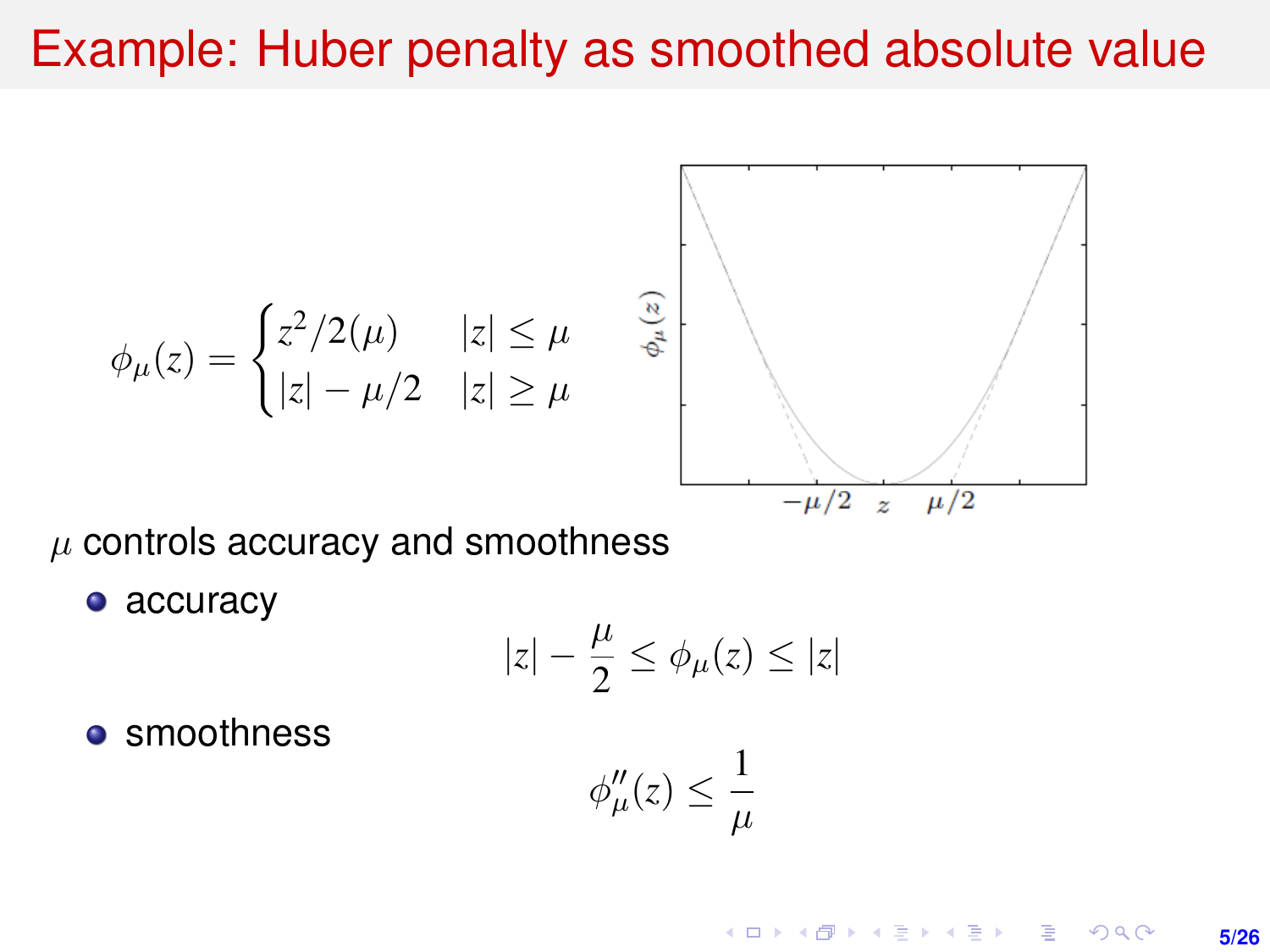# Huber penalty approximation of 1-norm minimization

$$
f(x) = \|Ax - b\|_1, \qquad f_{\mu}(x) = \sum_{i=1}^{m} \phi_{\mu}(a_i^T x - b_i)
$$

• accuracy: from  $f(x) - m\mu/2 \le f_{\mu}(x) \le f(x)$ ,

$$
f(x) - f^* \le f_\mu(x) - f_\mu^* + m\mu/2
$$

to achieve  $f(x) - f^* \leq \epsilon$ , we need  $f_\mu(x) - f_\mu^* \leq \epsilon_\mu$  with  $\epsilon_\mu = \epsilon - m\mu/2$ Lipschitz constant of  $f_\mu$  is  $L_\mu = \|A\|_2^2/\mu$ 

**complexity:** for  $\mu = \epsilon/m$ 

$$
\frac{L_{\mu}}{\epsilon_{\mu}} - \frac{\|A\|_2^2}{\mu(\epsilon - m\mu/2)} = \frac{2m\|A\|^2}{\epsilon^2}
$$

 $i.e., O(\sqrt{L_\mu/\epsilon_\mu} = O(1/\epsilon)$  iteration complexity for fast gradient method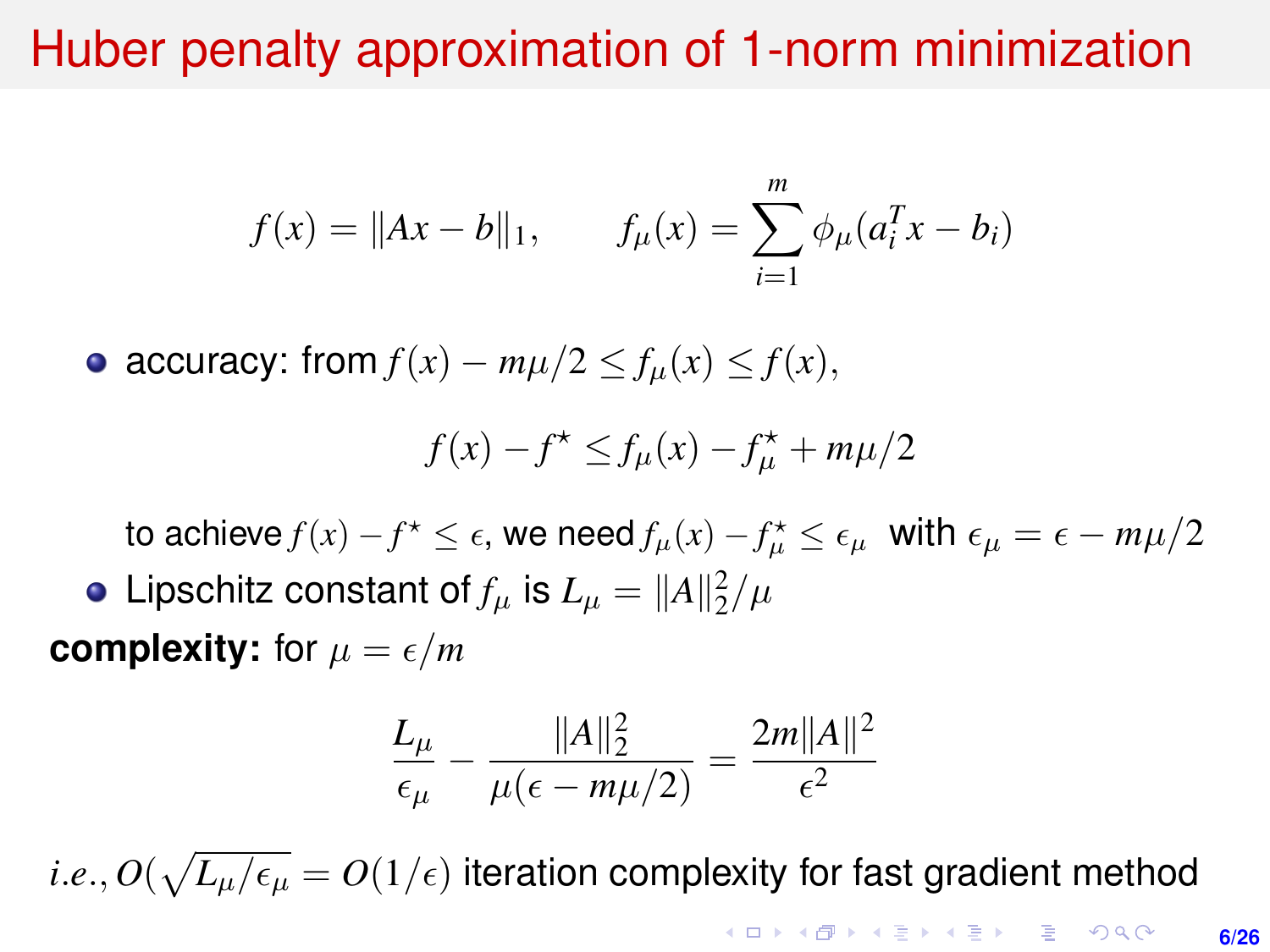- **•** introduction
- **smoothing via conjugate**

**7/26**

K ロ ▶ K @ ▶ K 할 > K 할 > 1 할 > 1 이익어

examples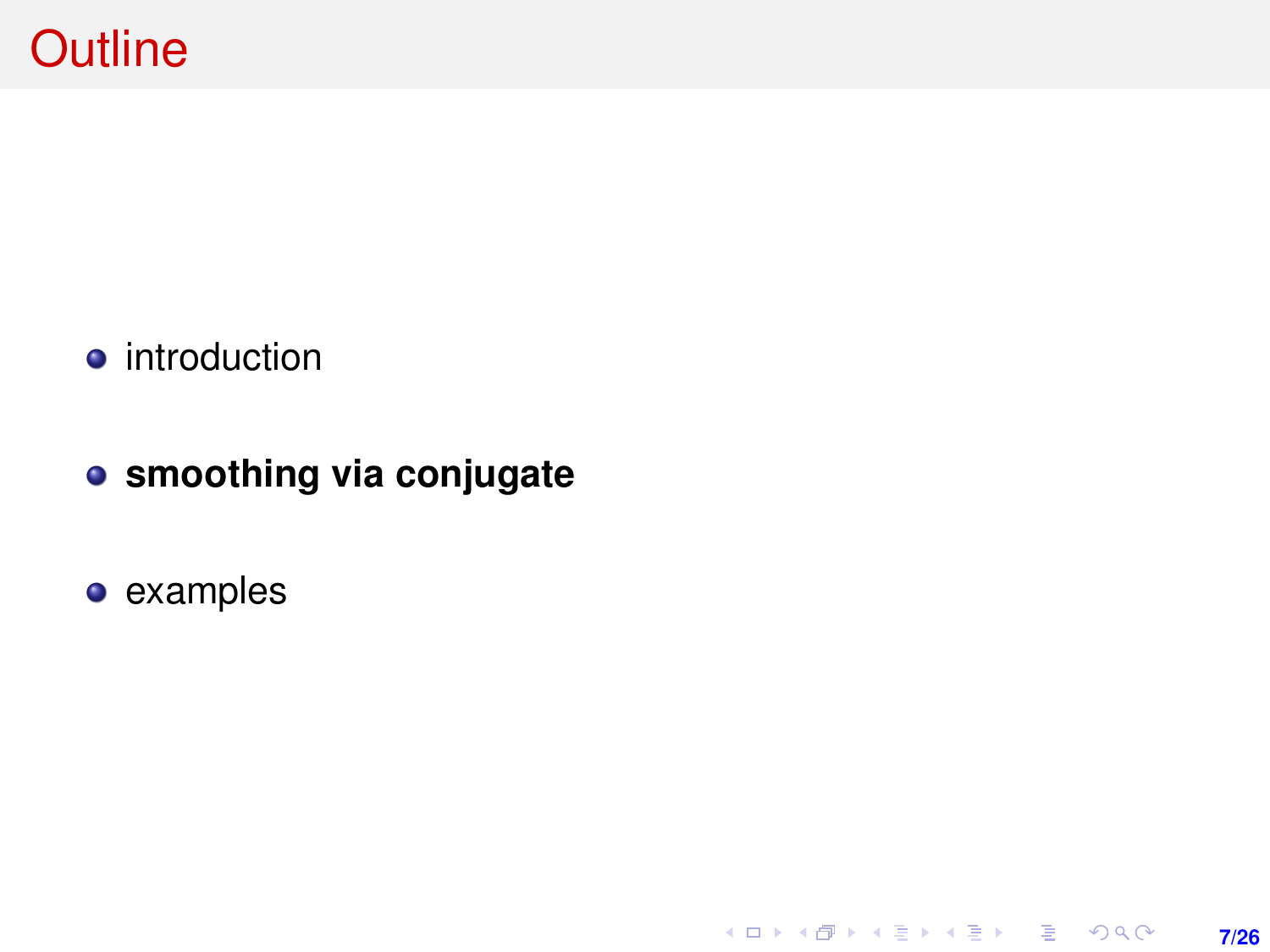### Minimum of strongly convex function

if x is a minimizer of a strongly convex function  $f$ , then it is unique and

$$
f(y) \ge f(x) + \frac{\mu}{2} ||y - x||_2^2 \quad \forall y \in \text{dom} f
$$

 $(\mu$  is the strong convexity constant of  $f$ )

proof: if some *y* does not satisfy the inequality, then for some small  $\theta > 0$ :

$$
f((1 - \theta)x + \theta y) \le (1 - \theta)f(x) + \theta f(y) - \mu \frac{\theta(1 - \theta)}{2} ||y - x||_2^2
$$
  
=  $f(x) + \theta(f(y) - f(x) - \frac{\mu}{2} ||y - x||_2^2) + \mu \frac{\theta^2}{2} ||x - y||_2^2$   
<  $f(x)$ 

**KORKARK (EXIST) E MOOR 8/26**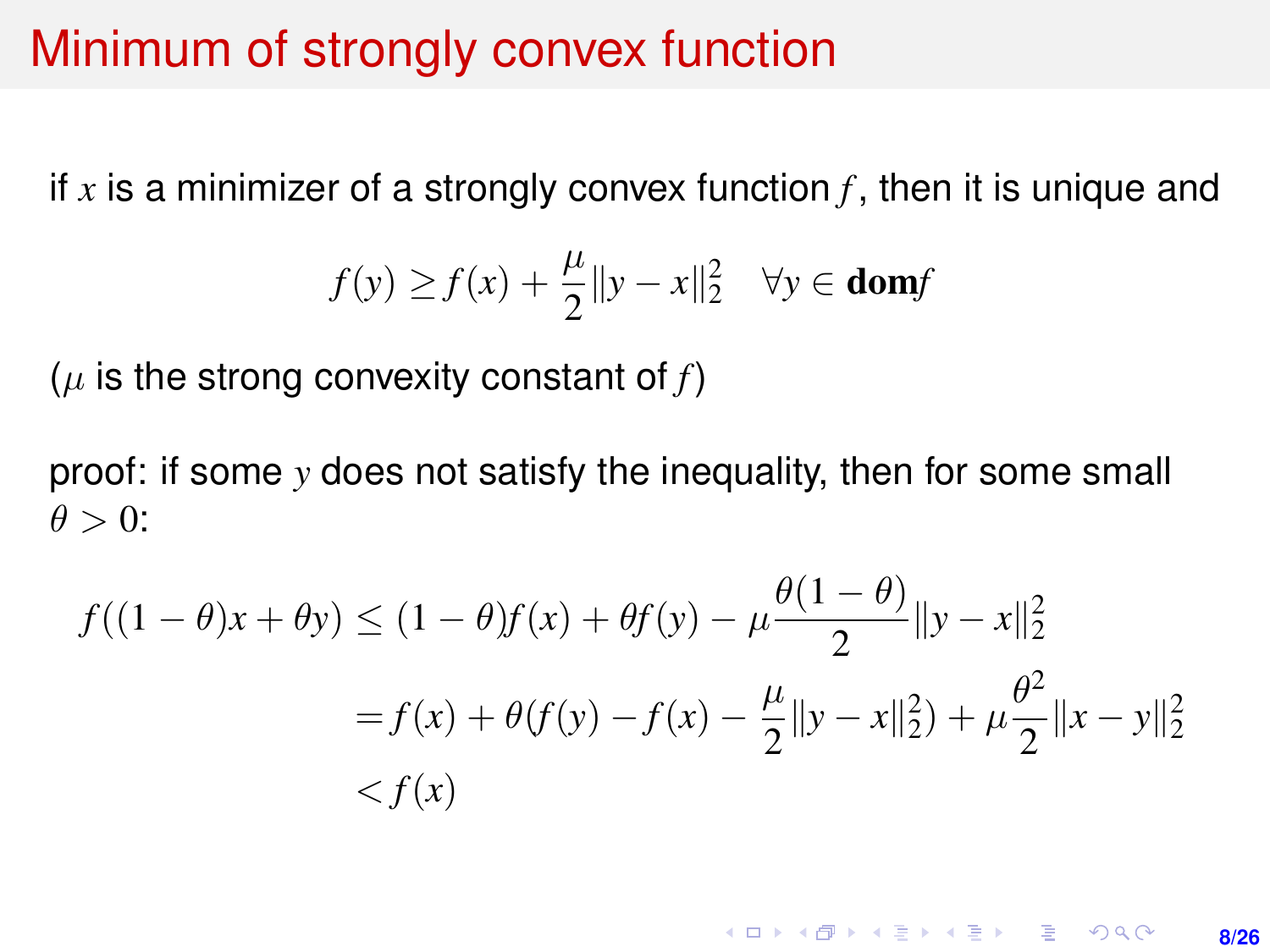### Conjugate of strongly convex function

suppose  $f$  is closed and strongly convex with constant  $\mu$  and conjugate

$$
f^*(y) = \sup_{x \in \text{dom}f} (y^T x - f(x))
$$

*f* ∗ is defined and differentiable at all *y*, with gradient

$$
\nabla f^*(y) = \underset{x}{\operatorname{argmax}} (y^T x - f(x))
$$

 $\nabla f^*$  is Lipschitz continuous with constant  $1/\mu$ 

$$
\|\nabla f^*(u) - \nabla f^*(v)\|_2 \le \frac{1}{\mu} \|u - v\|_2
$$

**KORKARK (EXIST) E MOOR 9/26**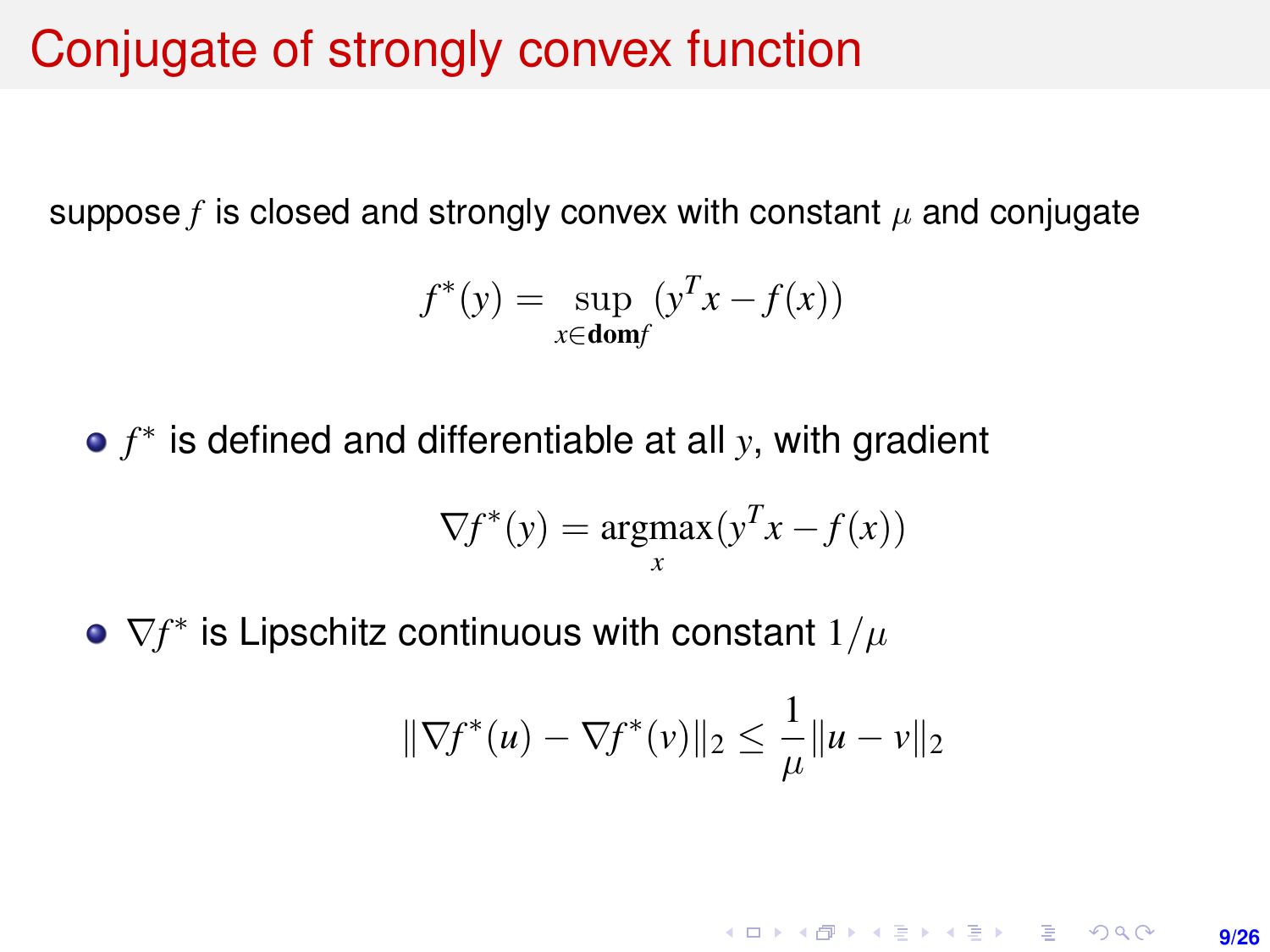#### outline of proof

- $y^T x f(x)$  has a unique maximizer  $x_y$  for every  $y$  (follows from closedness and strong convexity of  $f(x) - y^T x$
- $\nabla f^*(y) = x_y$
- from strong convexity (with  $x_{\mu} = \nabla f^*(u), x_{\nu} = \nabla f^*(v)$ )

$$
f(x_u) - v^T x_u \geq f(x_v) - v^T x_v + \frac{\mu}{2} ||x_u - x_v||_2^2
$$

$$
f(x_v) - u^T x_v \geq f(x_u) - u^T x_u + \frac{\mu}{2} ||x_u - x_v||_2^2
$$

adding the left- and right-hand sides of the inequalities gives

$$
\mu||x_u - x_v||_2^2 \le (x_u - x_v)^T (u - v)
$$

by the Cauchy-Schwarz inequality,  $\mu \|x_u - x_v\|_2 \leq \|u - v\|_2$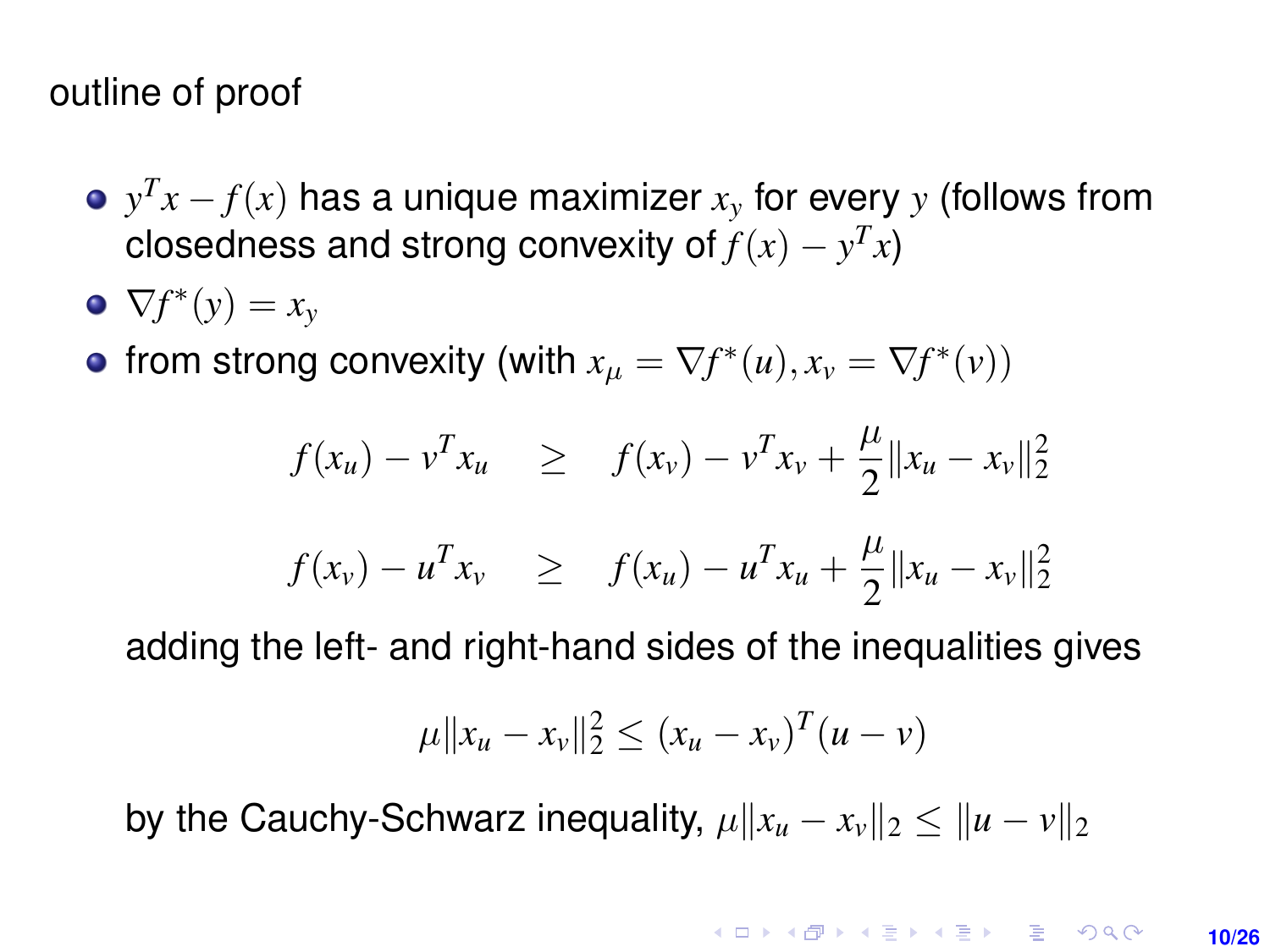# Proximity function

*d* is a **proximity function** for a closed convec set *C* if

- *d* is continuous and strongly convex
- *C* ⊆ dom*d*

 $d(x)$  measures 'distance' of *x* to the **center**  $x_d = \text{argmin}_{x \in C} d(x)$  of *C* 

#### **normalization**

- we will assume the strong convexity constant is 1 and  $\inf_{x \in C} d(x) = 0$
- $\bullet$  for a normalized proximity function

$$
d(x) \ge \frac{1}{2} ||x - x_d||_2^2 \quad \forall x \in C
$$

**KORKARK KERKER DRAM 11/26**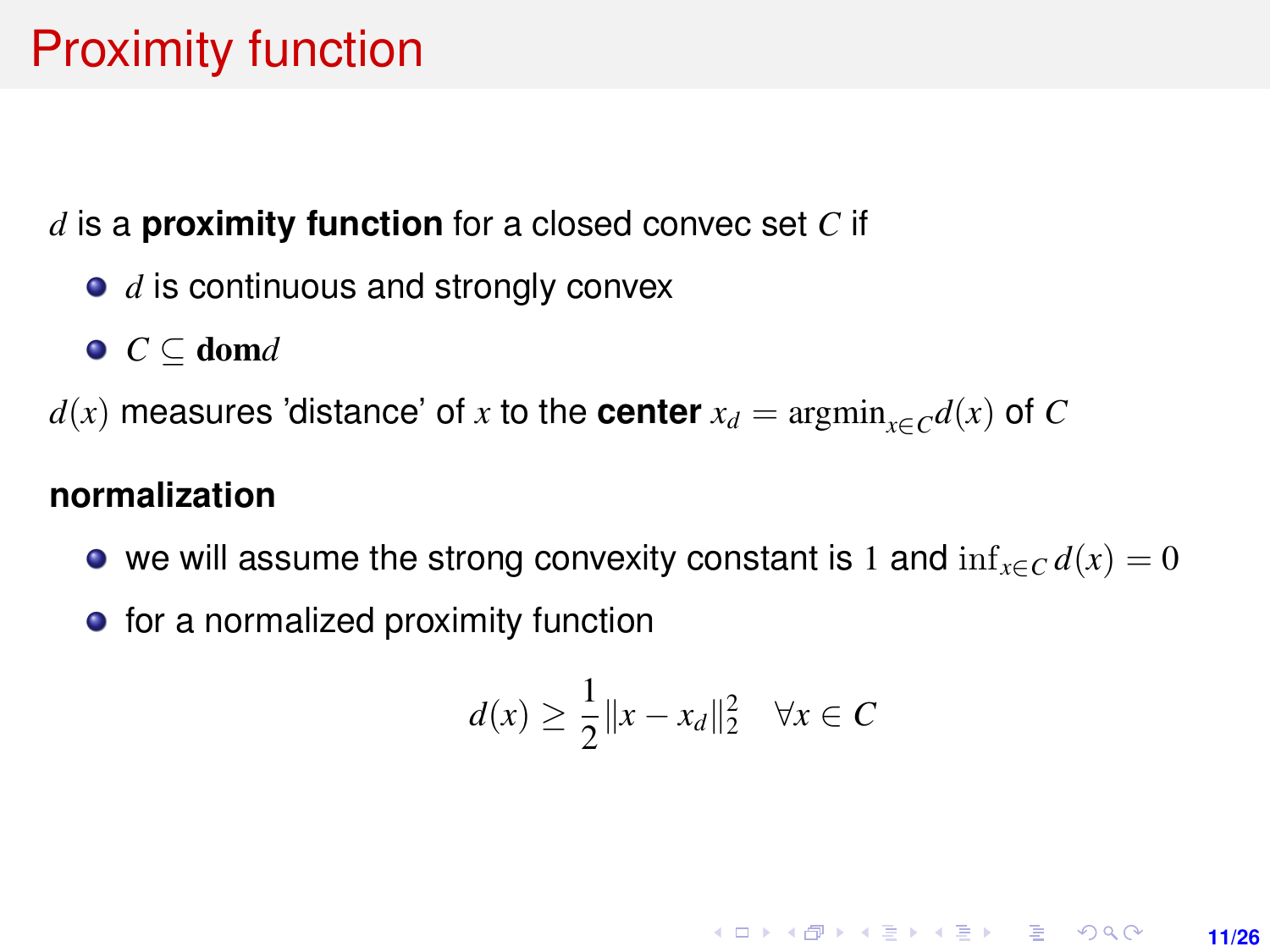#### **common proximity functions**

\n- \n
$$
d(x) = \|x - u\|_2^2 / 2
$$
\n with  $x_d = u \in C$ \n
\n- \n $d(x) = \sum_{i=1}^n w_i (x_i - u_i)^2 / 2$ \n with  $w_i \geq 1$ \n and  $x_d = u \in C$ \n
\n- \n $d(x) = \sum_{i=1}^n x_i \log x_i + \log n$ \n for  $C = \{x \geq 0 \mid \mathbf{1}^T x = 1\}$ ,  $x_d = (1/n)\mathbf{1}$ \n
\n

**example** (probability simplex): entropy and  $d(x) = (1/2) \|x - (1/n)1\|_2^2$ 



**12/26**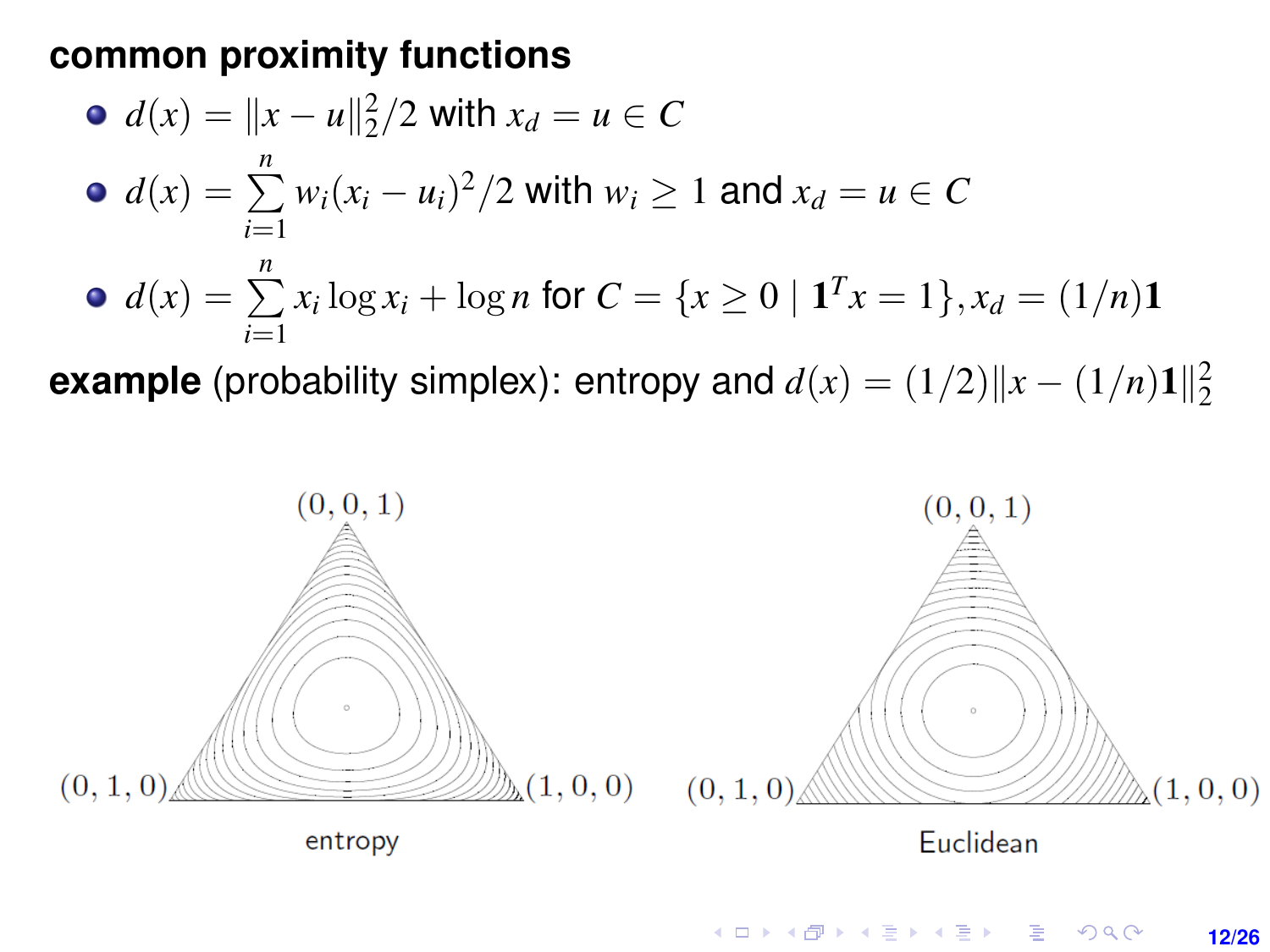# Smoothing via conjugate

**conjugate (dual) representation:** suppose *f* can be expressed as

$$
f(x) = \sup_{y \in \text{dom}h} ((Ax + b)^{T}y - h(y))
$$

$$
= h^{*}(Ax + b)
$$

where *h* is closed and convex with **bounded** domain

**smooth approximation:** choose proximity function *d* for *C* = cldom*h*

$$
f_{\mu}(x) = \sup_{y \in \text{dom}h} ((Ax + b)^{T}y - h(y) - \mu d(y))
$$

$$
= (h + \mu d)^{*}(Ax + b)
$$

 $f_{\mu}$  is differentiable because  $h + \mu d$  is strongly convex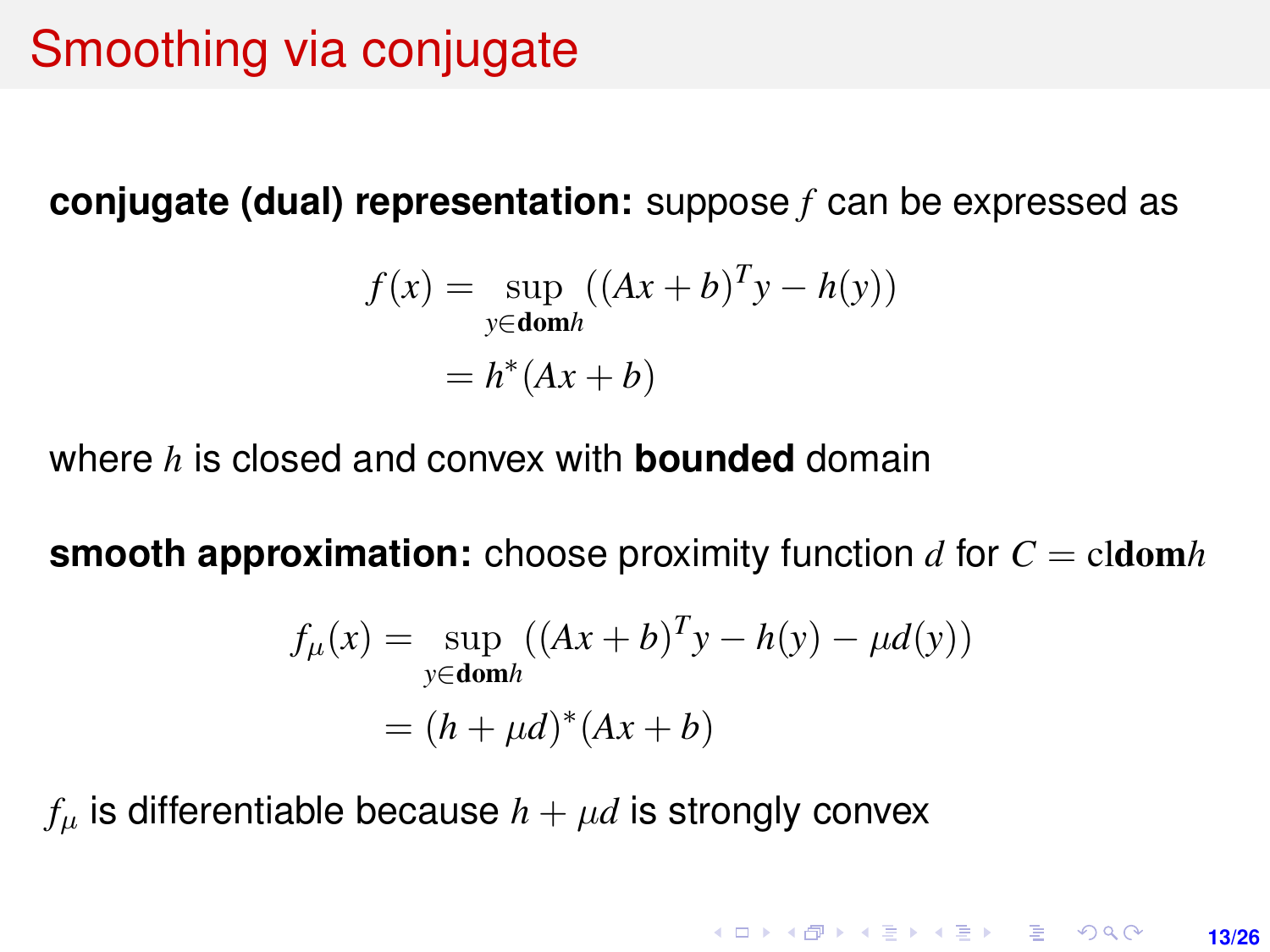### Example: absolute value

#### **conjugate representation**

$$
|x| = \sup_{-1 \le y \le 1} xy = h^*(x),
$$
  $h(y) = I_{[-1,1]}(y)$ 

**proximity function:** choosing  $d(y) = y^2/2$  gives Huber penalty

$$
f_{\mu}(x) = \sup_{-1 \le y \le 1} (xy - \mu y^2 / 2) = \begin{cases} x^2 / (2\mu) & |x| \le \mu \\ |x| - \mu / 2 & |x| > \mu \end{cases}
$$

**proximity function:** choosing  $d(y) = 1 - \sqrt{1 - y^2}$  gives

$$
f_{\mu}(x) = \sup_{-1 \le y \le 1} (xy + \mu \sqrt{1 - y^2} - \mu) = \sqrt{x^2 + \mu^2} - \mu
$$

**KORKARKKERK E VAN 14/26**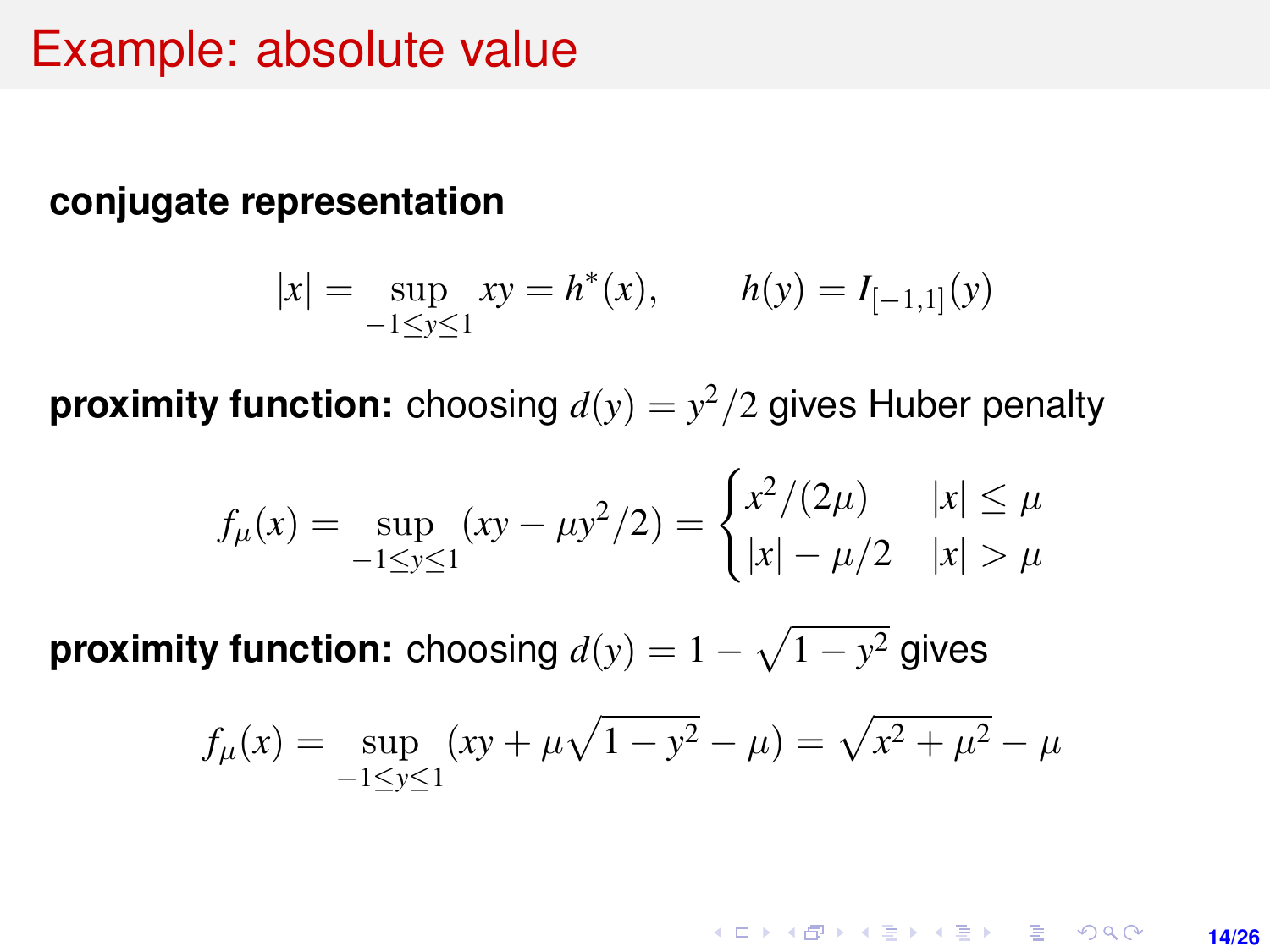#### **another conjugate representation** of *x*

$$
|x| = \sup_{\substack{y_1 + y_2 = 1 \\ y \succeq 0}} x(y_1 - y_2)
$$

*i*.*e*.,  $|x| = h^*(ax)$  for  $h = I_C$ ,

$$
C = \{ y \succeq 0 | y_1 + y_2 = 1 \}, \qquad A = \begin{bmatrix} 1 \\ -1 \end{bmatrix}
$$

#### **proximity function** for *C*

$$
d(y) = y_1 \log y_1 + y_2 \log y_2 + \log 2
$$

#### **smooth approximation**

$$
f_{\mu}(x) = \sup_{y_1 + y_2 = 1} (xy_1 - xy_2 + \mu(y_1 \log y_1 + y_2 \log y_2 + \log 2))
$$
  
=  $\mu \log \left( \frac{e^{x/\mu} + e^{-x/\mu}}{2} \right)$ 

**KORKARKKERK E VAN 15/26**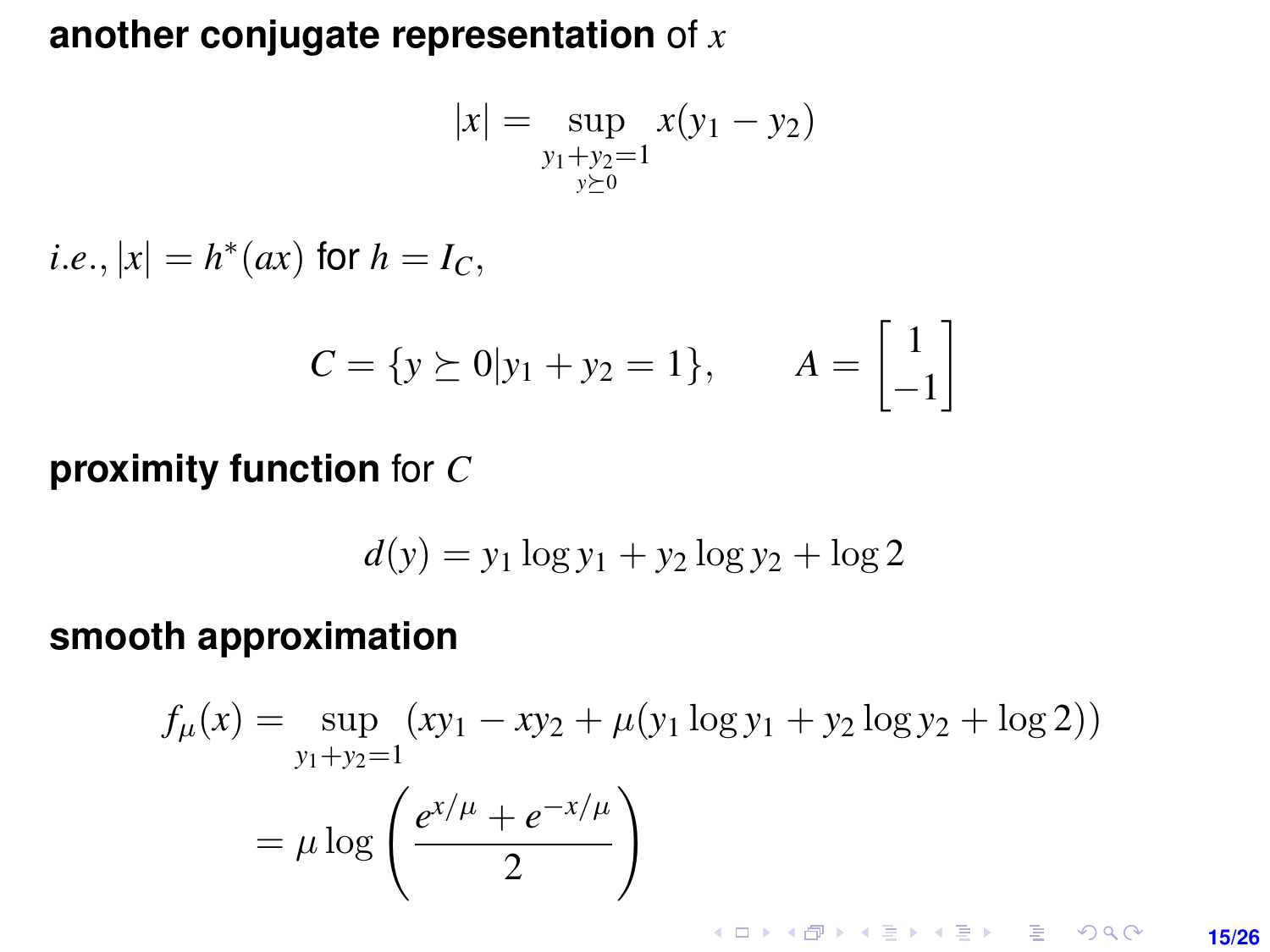**comparison:** three smooth approximations of absolute value



 $\mathbf{A} \equiv \mathbf{B} + \mathbf{A} \mathbf{B} + \mathbf{A} \mathbf{B} + \mathbf{A} \mathbf{B} + \mathbf{B}$ ă  $2Q$ **16/26**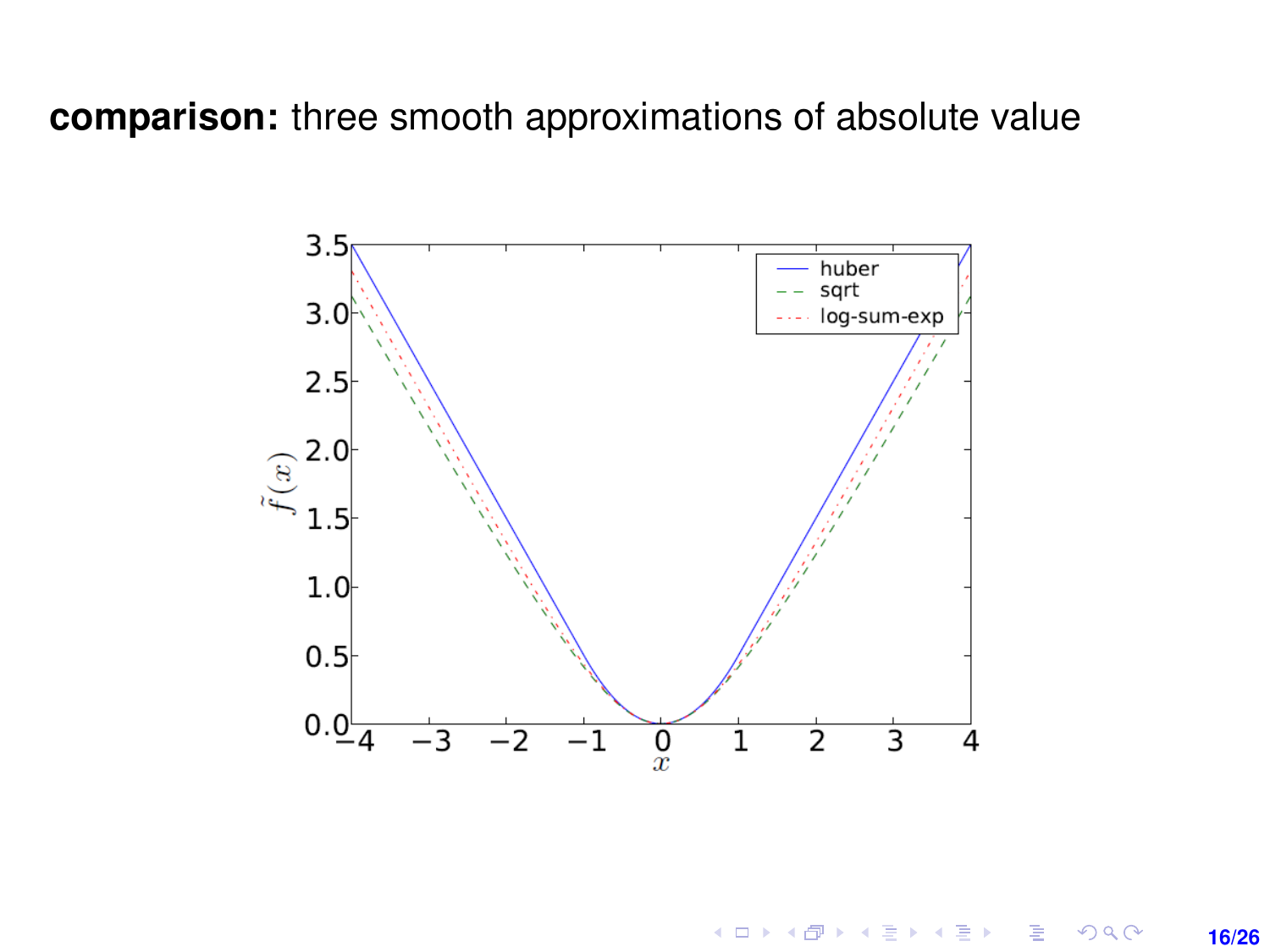# Gradient of smooth approximation

$$
f_{\mu}(x) = (h + \mu d)^{*}(Ax + b)
$$
  
=  $\sup_{y \in \text{dom}h} ((Ax + b)^{T}y - h(y) - \mu d(y))$ 

from properties of the conjugate of strongly convex function (page 7)  $\bullet$   $f_u$  is differentiable, with gradient

$$
\nabla f_{\mu}(x) = A^T \underset{y \in \text{dom}h}{\text{argmax}} ((Ax + b)^T y - h(y) - \mu d(y))
$$

 $\bullet \nabla f_\mu(x)$  is Lipschitz continuous with constant

$$
L_\mu=\frac{\|A\|_2^2}{\mu}
$$

**KORKARK A BIK BIKA A GA A GA A GA A BIKA A BIKA A BIKA A BIKA A BIKA A BIKA A BIKA A BIKA A BIKA A BIKA A BIKA 17/26**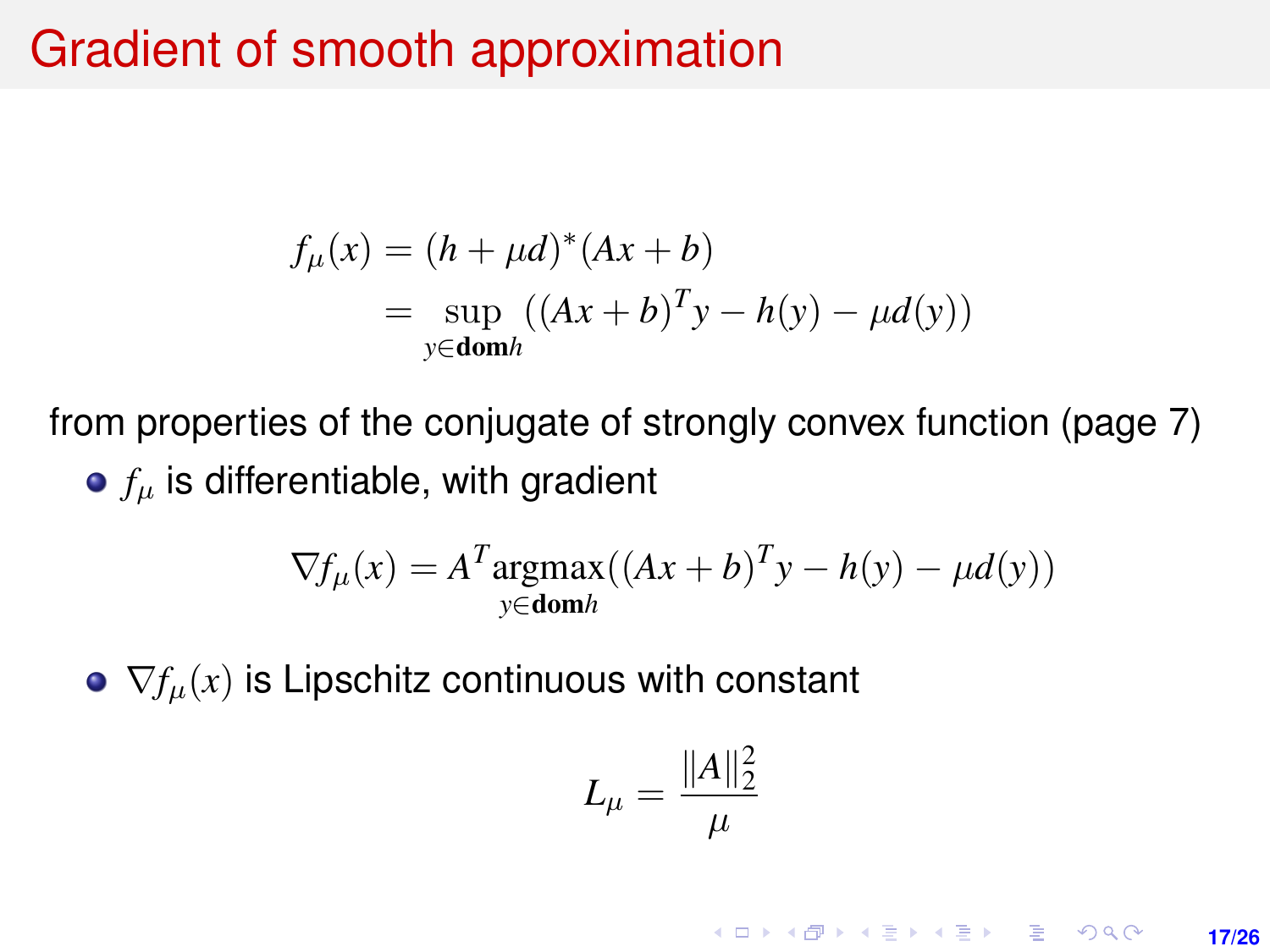# Accuracy of smooth approximation

$$
f(x) - \mu D \le f_{\mu}(x) \le f(x), \qquad D = \sup_{y \in \text{dom}h} d(y)
$$

note  $D < +\infty$  because dom*h* is bounded and dom $h \subset$  dom*d* **•** lower bound follows from

$$
f_{\mu}(x) = \sup_{y \in \text{dom}h} ((Ax + b)^{T}y - h(y) - \mu d(y))
$$
  
\n
$$
\geq \sup_{y \in \text{dom}h} ((Ax + b)^{T}y - h(y) - \mu D)
$$
  
\n
$$
= f(x) - \mu D
$$

• upper bound follows from

$$
f_{\mu}(x) \le \sup_{y \in \text{dom}h} ((Ax + b)^{T}y - h(y)) = f(x)
$$

**KORKARK KERKER DRAM** 

**18/26**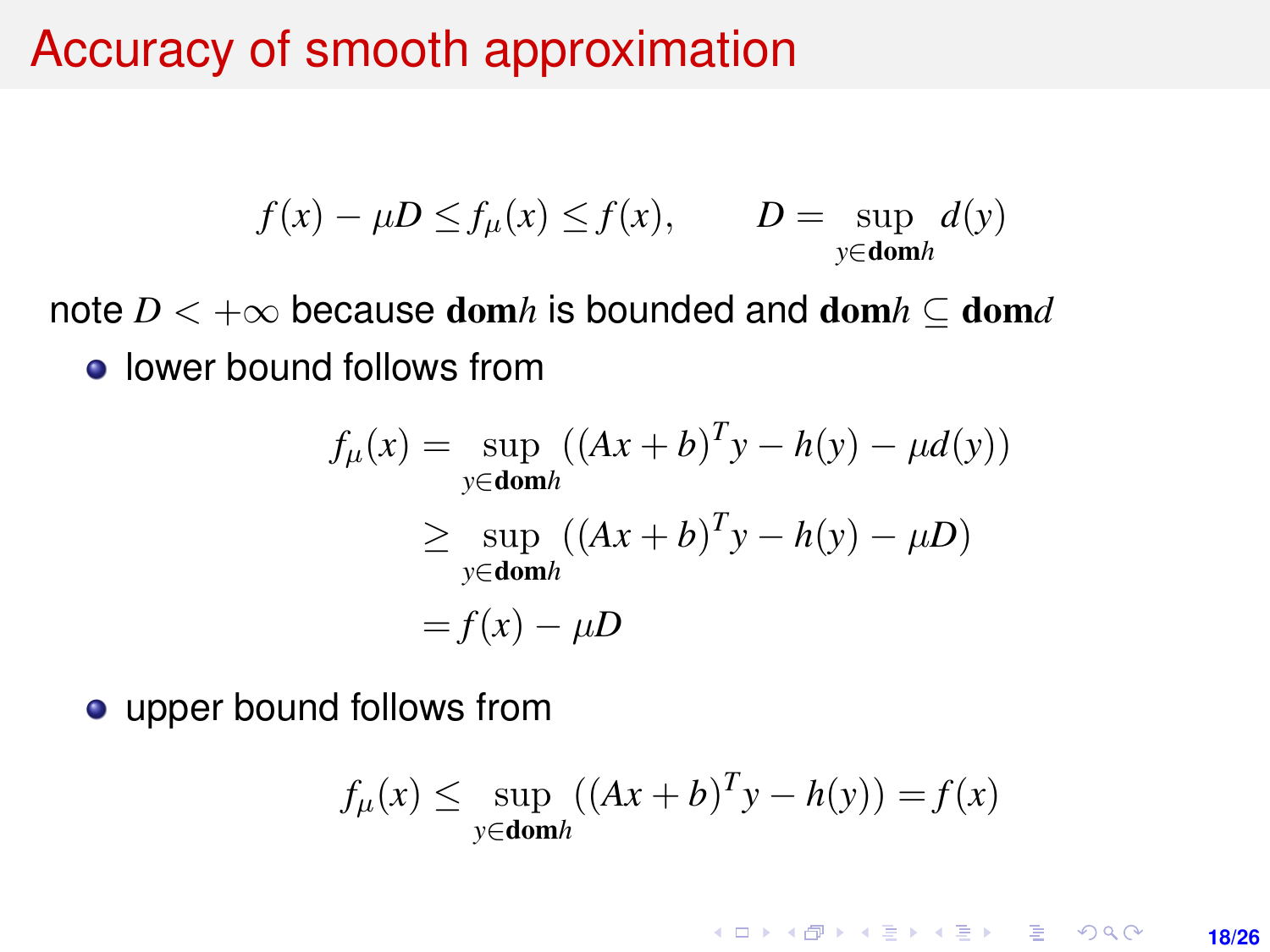# **Complexity**

to find solution of nondifferentiable problem with accuracy  $f(x) - f^\star \leq \epsilon$ 

• solve smoothed problem with accuracy  $\epsilon_{\mu} = \epsilon - \mu D$ , so that

$$
f(x) - f^* \le f_\mu(x) + \mu D - f_\mu^* \le \epsilon_\mu + \mu D = \epsilon
$$

Lipschitz constant of  $f_\mu$  is  $L_\mu = \|A\|_2^2/\mu$ 

**complexity:** for  $\mu = \epsilon/(2D)$ 

$$
\frac{L_{\mu}}{\epsilon_{\mu}} = \frac{\|A\|_2^2}{\mu(\epsilon - \mu D)} = \frac{4D\|A\|_2^2}{\mu\epsilon^2}
$$

- gives  $O(1/\epsilon)$  iteration bound for fast gradient method
- **e** efficiency in practice can be improved by decreasing  $\mu$  gradually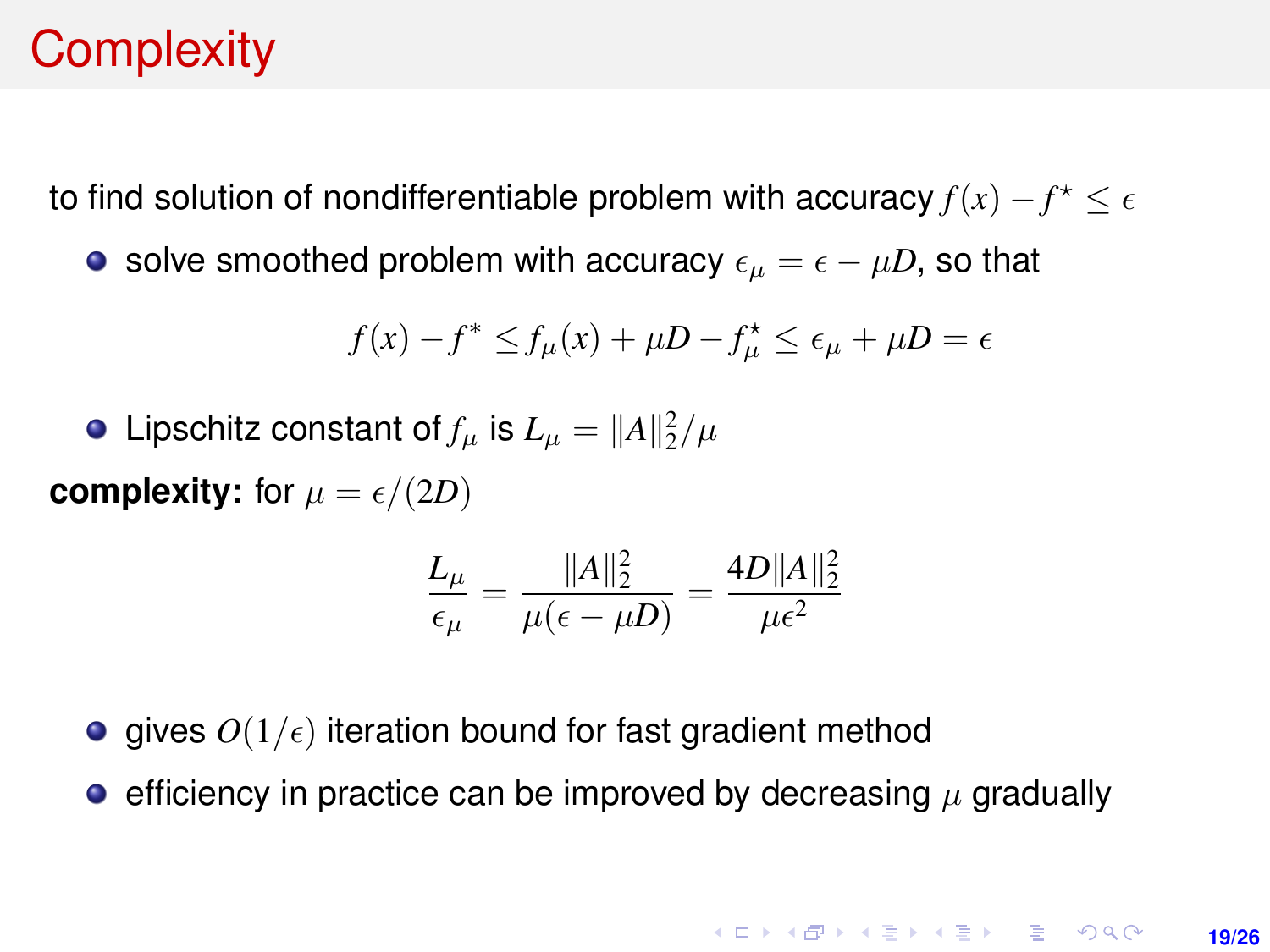- **•** introduction
- smoothing via conjugate

**20/26**

**examples**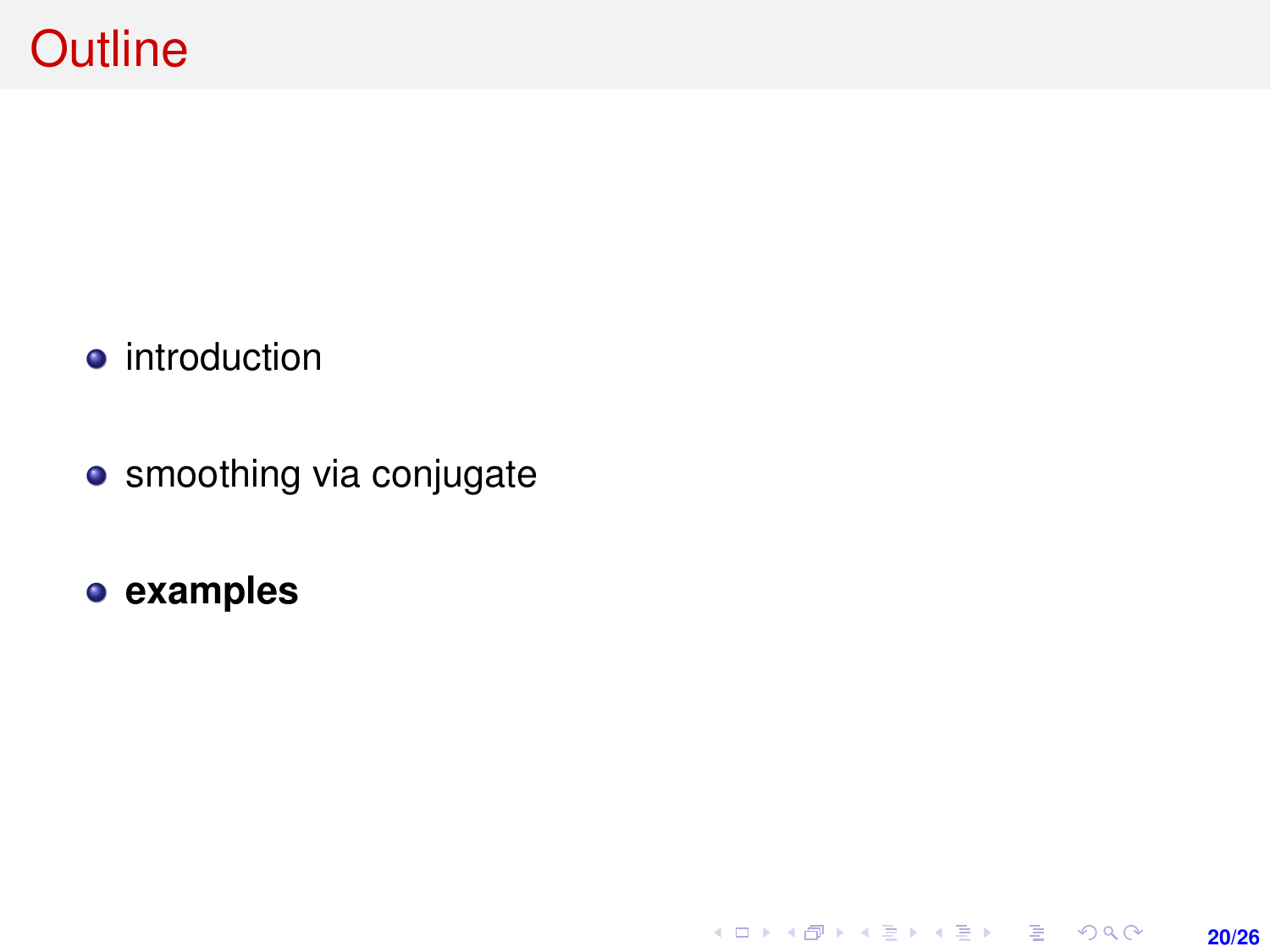## Piecewise-linear approximation

$$
f(x) = \max_{i=1,...,m} (a_i^T x + b_i)
$$

**conjugate representation**

$$
f(x) = \sup_{y \succeq 0, 1^T y = 1} (Ax + b)^T y
$$

**proximity function**

$$
d(y) = \sum_{i=1}^{m} y_i \log y_i + \log m
$$

**smooth approximation**

$$
f_{\mu}(x) = \mu \log \sum_{i=1}^{m} e^{(a_i^T x + b_i)/\mu} - \mu \log m
$$

K ロ ▶ K @ ▶ K 할 ▶ K 할 ▶ 이 할 → 9 Q @ **21/26**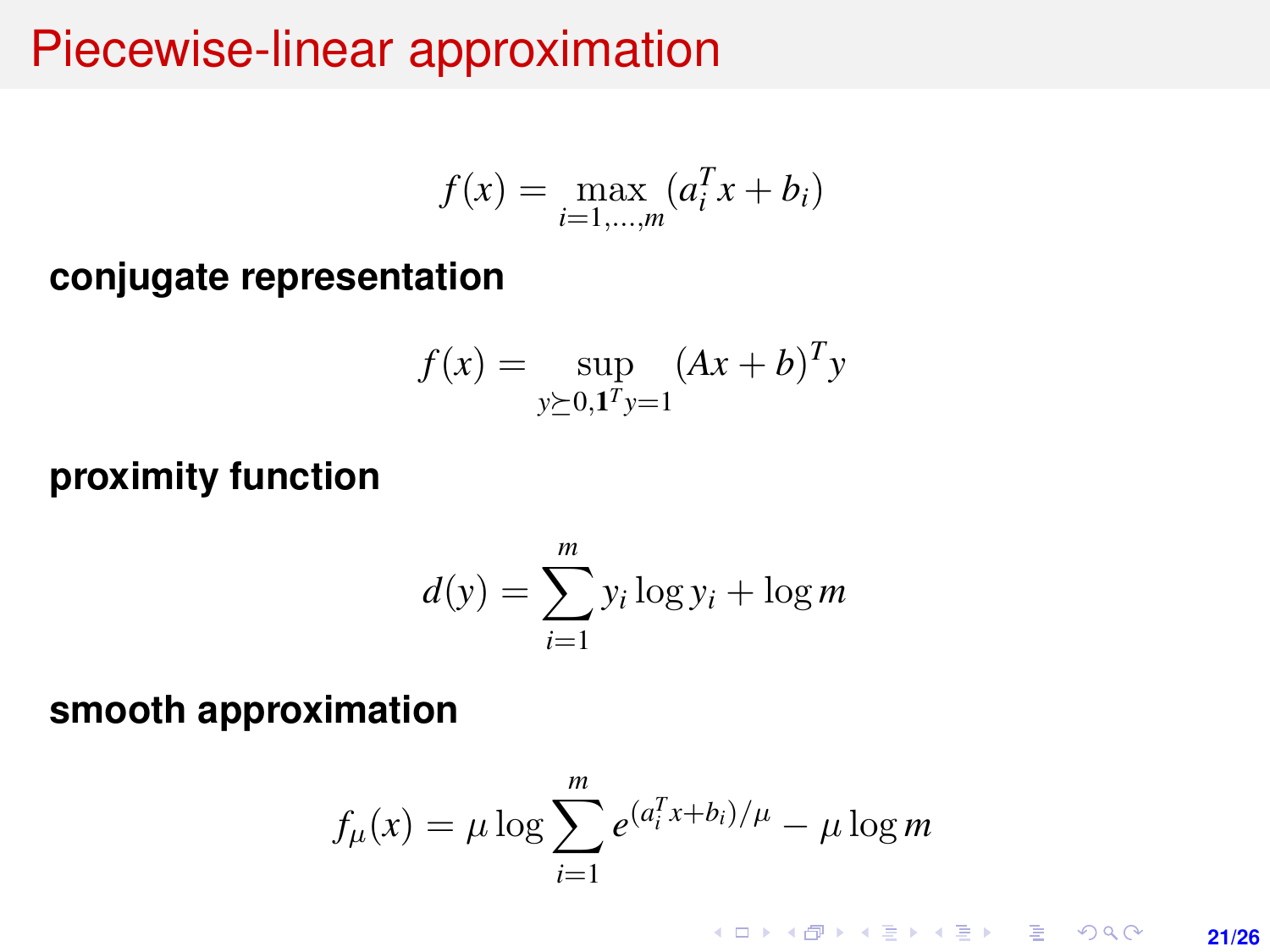## 1-Norm approximation

$$
f(x) = \|Ax - b\|_1
$$

**conjugate representation**

$$
f(x) = \sup_{\|y\|_{\infty} \le 1} (Ax - b)^{T} y
$$

#### **proximity function**

$$
d(y) = \frac{1}{2} \sum_{i} w_i y_i^2 \qquad \text{(with } w_i > 1\text{)}
$$

**smooth approximation:** Huber approximation

$$
f_{\mu}(x) = \sum_{i=1}^{n} \phi_{\mu w_i}(a_i^T x - b_i)
$$

K ロ ▶ K @ ▶ K 할 ▶ K 할 ▶ ... 할 → 9 Q @ **22/26**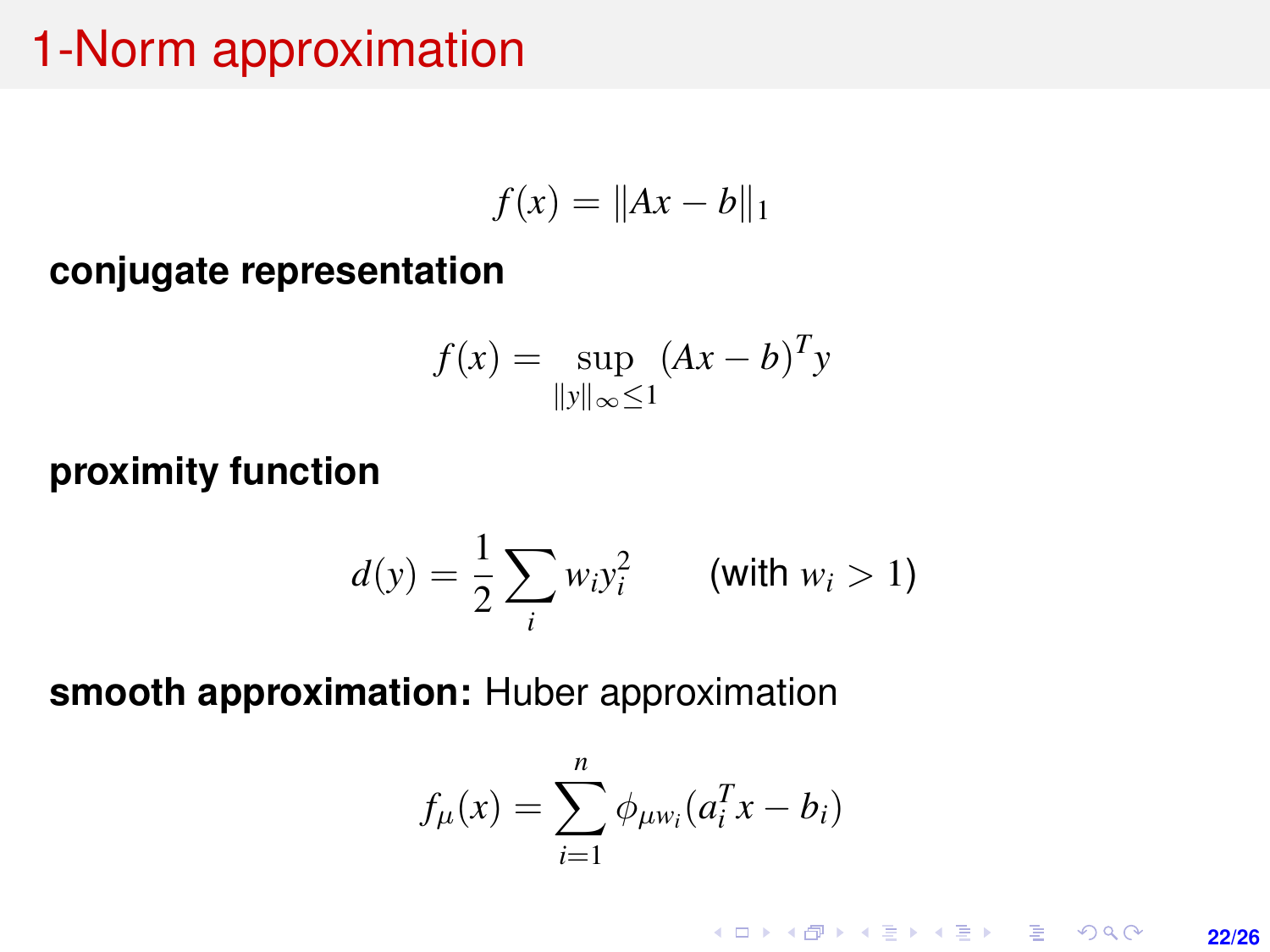### Maximum eigenvalue

**conjugate representation:** for  $X \in \mathbb{S}^n$ ,

$$
f(X) = \lambda_{\max}(X) = \sup_{Y \succeq, \text{tr}(Y) = 1} \text{tr}(XY)
$$

**proximity function:** negative matrix entropy

$$
d(Y) = \sum_{i=1}^{n} \lambda_i(Y) \log \lambda_i(Y) + \log n
$$

**smooth approximation**

$$
f_{\mu}(X) = \sup_{Y \succeq 0, \text{tr}Y = 1} (\text{tr}(XY) - \mu d(Y))
$$

$$
= \mu \log \sum_{i=1}^{n} e^{\lambda_i(X)/\mu} - \mu \log n
$$

**KORKARK KERKER DRAM 23/26**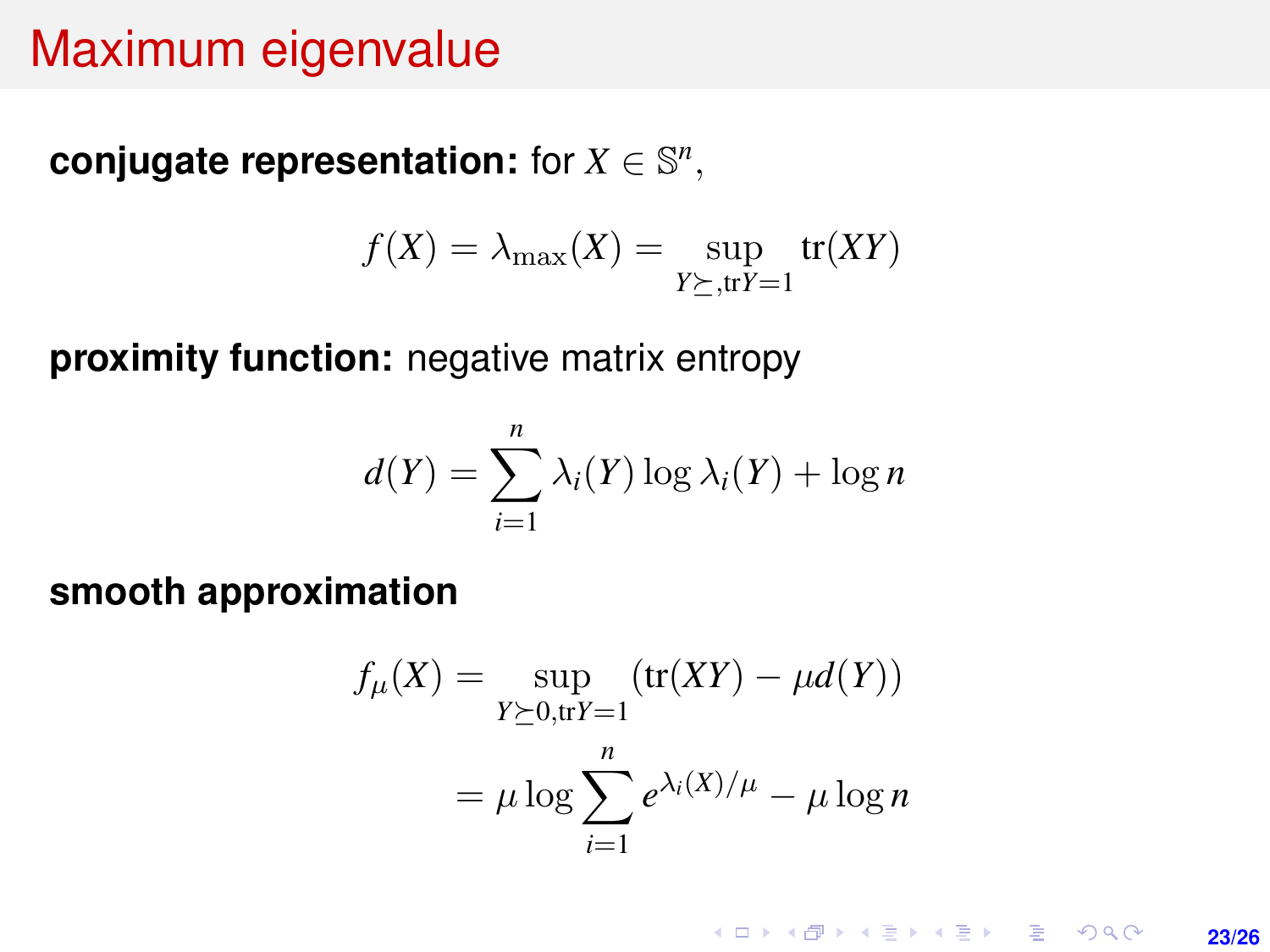### Nuclear norm

nuclear norm  $f(X) = \|X\|_{\star}$  is sum of singular values of  $X \in \mathbb{R}^{m \times n}$ **conjugate representation**

$$
f(X) = \sup_{\|Y\|_2 \le 1} tr(X^T Y)
$$

**proximity function**

$$
d(Y)=\frac{1}{2}\|Y\|_F^2
$$

**smooth approximation**

$$
f_{\mu}(X) = \sup_{\|Y\|_2 \le 1} \text{tr}(X^T Y - \mu d(Y)) = \sum_{i} \phi_{\mu}(\sigma_i(X))
$$

the sum of the Huber penalties applied to the singular values of *X*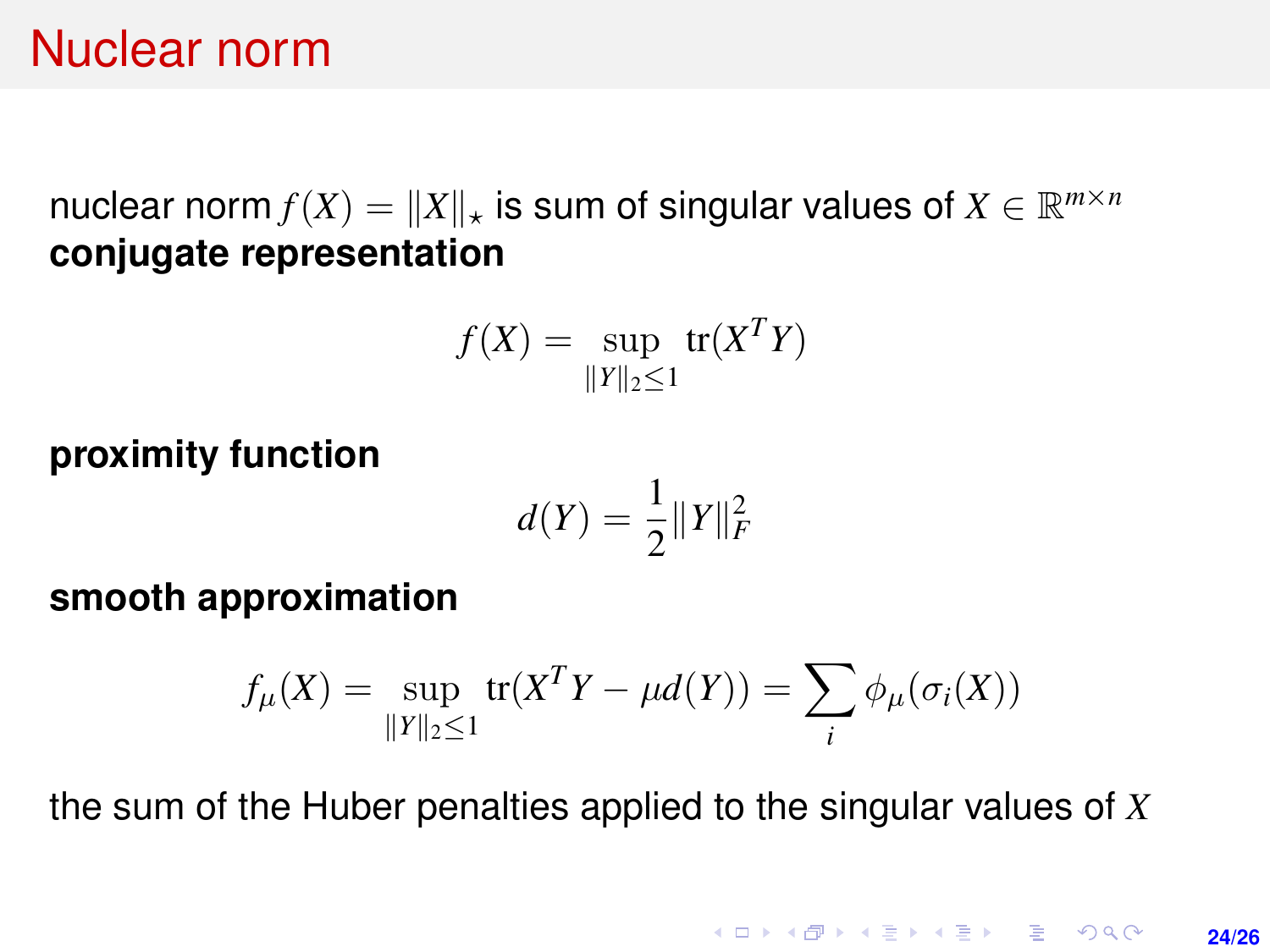## Lagrange dual function

minimize  $f_0(x)$ subject to  $f_i(x) \leq 0, \quad i = 1, \ldots, m$ *x* ∈ *C*

 $f_i(x)$  convex,  $C$  closed and bounded

**smooth approximation of dual function:** choose prox. function *d* for *C*

$$
g_{\mu}(\lambda) = \inf_{x \in C} (f_0(x) + \sum_{i=1}^m \lambda_i f_i(x) + \mu d(x))
$$

minimize  $f_0(x) + \mu d(x)$ subject to  $f_i(x) \leq 0, \quad i = 1, \ldots, m$  $x \in C$ 

**25/26**

**KORKARK KERKER DRAM**